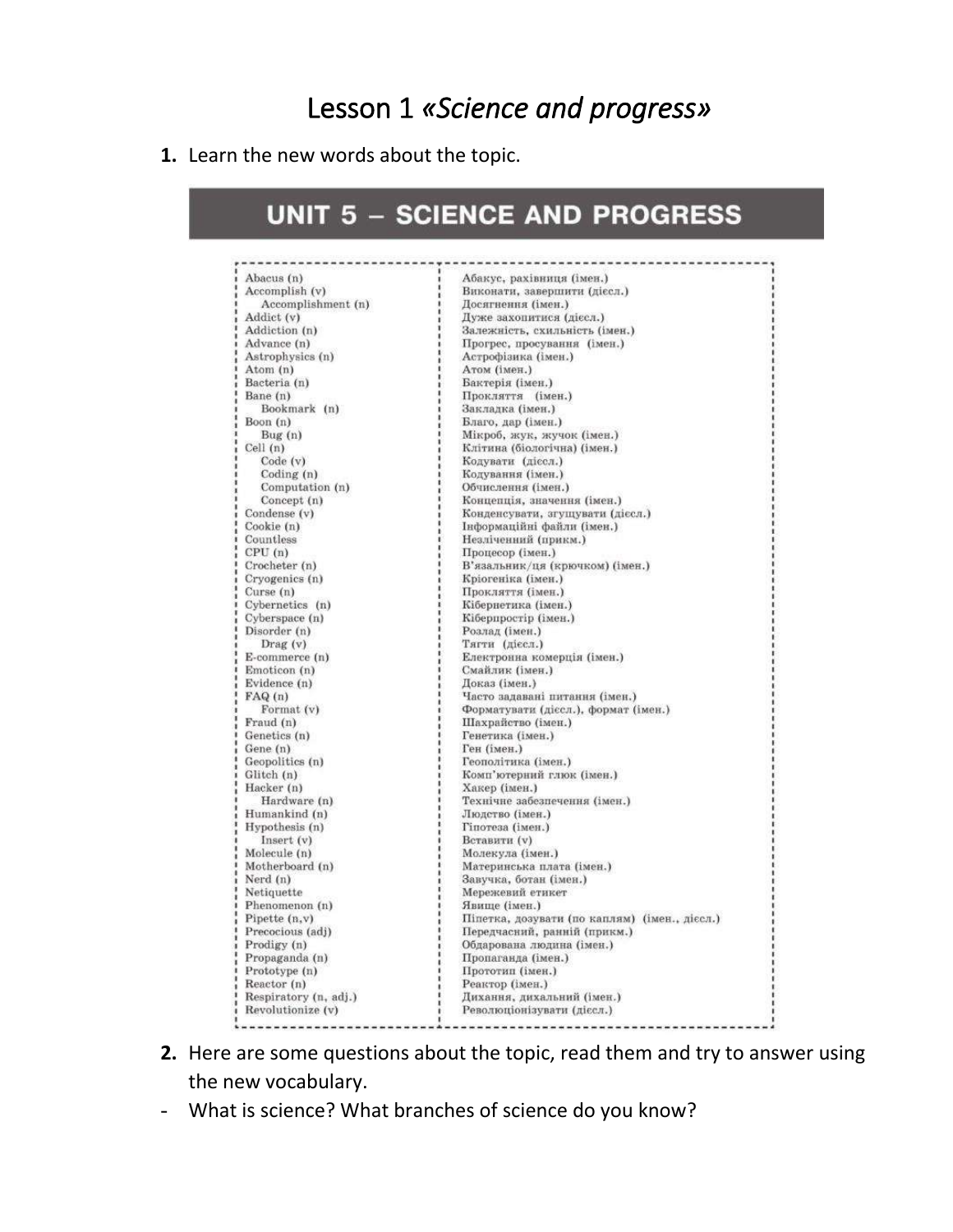- Do you study sciences at school? Which ones?
- **3.** Do Ex. 1,2 p. 130 in book "English 10" Nersisyan <https://pidruchnyk.com.ua/1357-anglmova-nersisyan-10-klas.html>
- **4.** Take a look at the video below and write down your thoughts about our future and the role of science in our life. <https://www.youtube.com/watch?v=HY8xj5vOnGk&t=36s>

# Lesson 2 «Science»

**1.** Look at the following vocabulary. Which branch of science do the words refer to? Tell which of them you use in your science lessons at school and how. Makes up as many sentences as possible.

*Galaxy / meteorite / organism / motion / DNA / watch glass / test tube / gene / condense / chemical element / ecosystem / observatory / gravity / atom / cell division / evolution / hypothesis / datum / measure / molecule / bacteria / radiation / microscope / big bang theory / telescope / solar power / electric current*

**2.** Read the questions carefully and give the answers. Listen to the recording and check yourself.



1) Which British naturalist wrote The Origin of Species?

2) What do you call the arrangement of elements started by Mendeleyev?

- 3) Which are the smallest parts of elements: cells or atoms?
- 4) What part of the body pumps blood to every other part?
- 5) How many degrees does the Earth turn in 24 hours?
- 6) What are the two main gases in the air that we breathe?
- 7) Which do not feed their young: mammals, birds, or reptiles?
- 8) A brother and sister can be identical twins. True or false?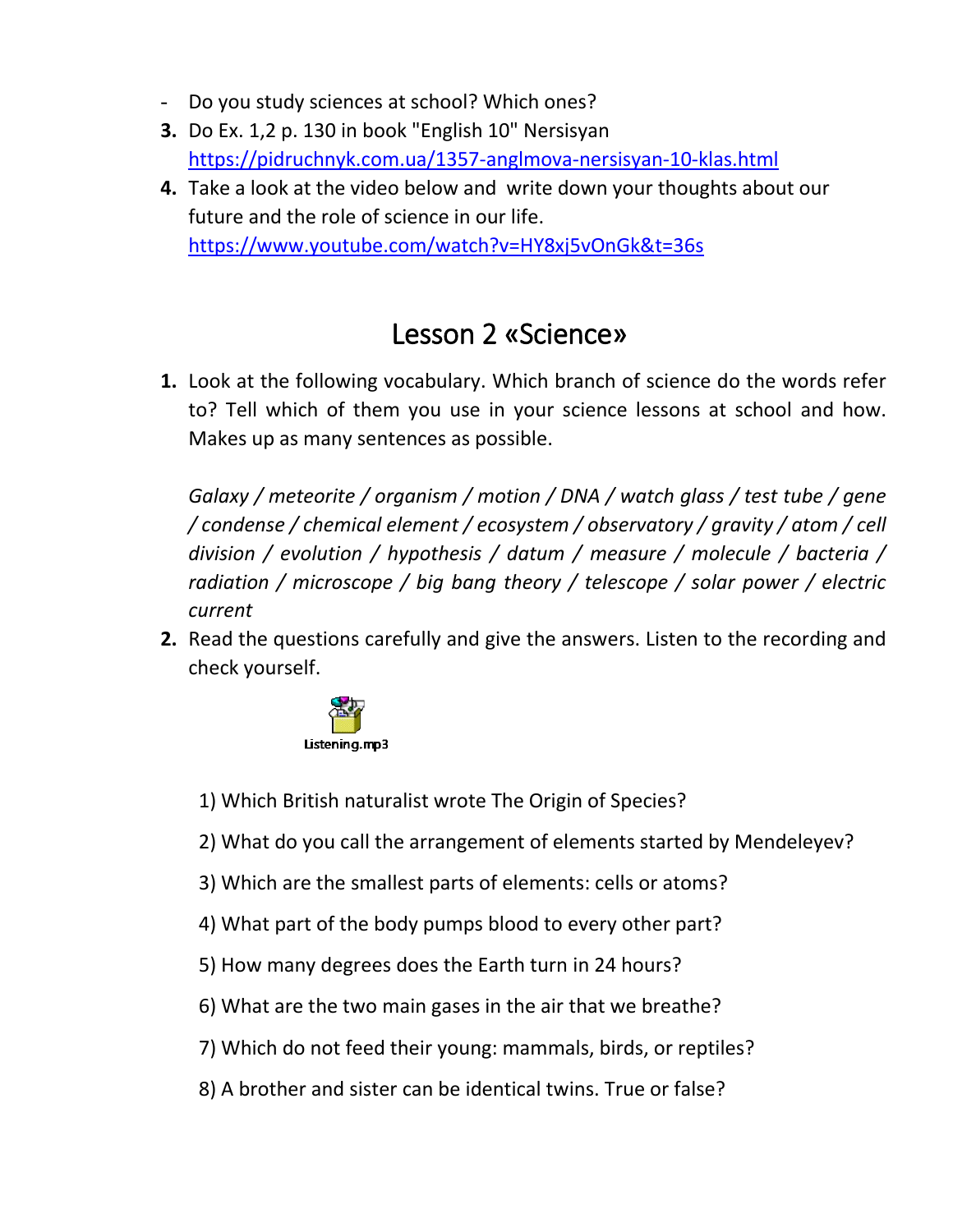9) Which cells receive and carry messages in your body: nerve cells or muscle cells?

- 10) What colour does litmus paper turn when it's dipped in a base solution?
- 11) What do we call a scientist who studies the formation of the earth?

12) What do you call the branch of science that deals with the design, construction, and operation of robots?

**3**. Right now I want you to review the grammar material about Noun Formation. Read the rule below or in the internet

<https://www.youtube.com/watch?v=gloepoGkAEg&t=229s>

### Add *–ness* to form nouns from adjectives

- The suffix **–ness** forms nouns from adjectives. Not all adjectives can have *– ness* added to them, but it is a common form – especially with adjectives ending in *y (*though note the spelling change, to –iness*),* hard consonant sounds like *d*, and many adjectives ending in *ful*. Common examples are:
- ready They questioned her **readiness** for the test.
- happy It is important to create **happiness** for everyone.
- weak Eating too much cake was a major **weakness** of his.

# Add –ity to form nouns from adjectives

- The suffix **–ity** forms nouns from adjectives. Again, this is only for certain adjectives, though it is common adjectives ending in *–ble* or with soft – *s* sounds. To form nouns with *–ity*, changes in spelling often occur, such as replacing the last few letters of the adjective. Common examples are:
- responsible Your children are not my **responsibility**.
- possible Nuclear war seemed like a real **possibility**.

## Add *–ance* or *–ence* to form nouns from adjectives or verbs

- The suffix **–ance** (or **–ence**) can be added to either adjectives or verbs to form nouns. This is particularly used for adjectives ending in *–ent* or *–ant* (where the spelling changes to replace *t* with *-ce*) and various verbs. Common examples include:
- independent Having a car has improved my **independence**.
- important Never underestimate the **importance** of studying.